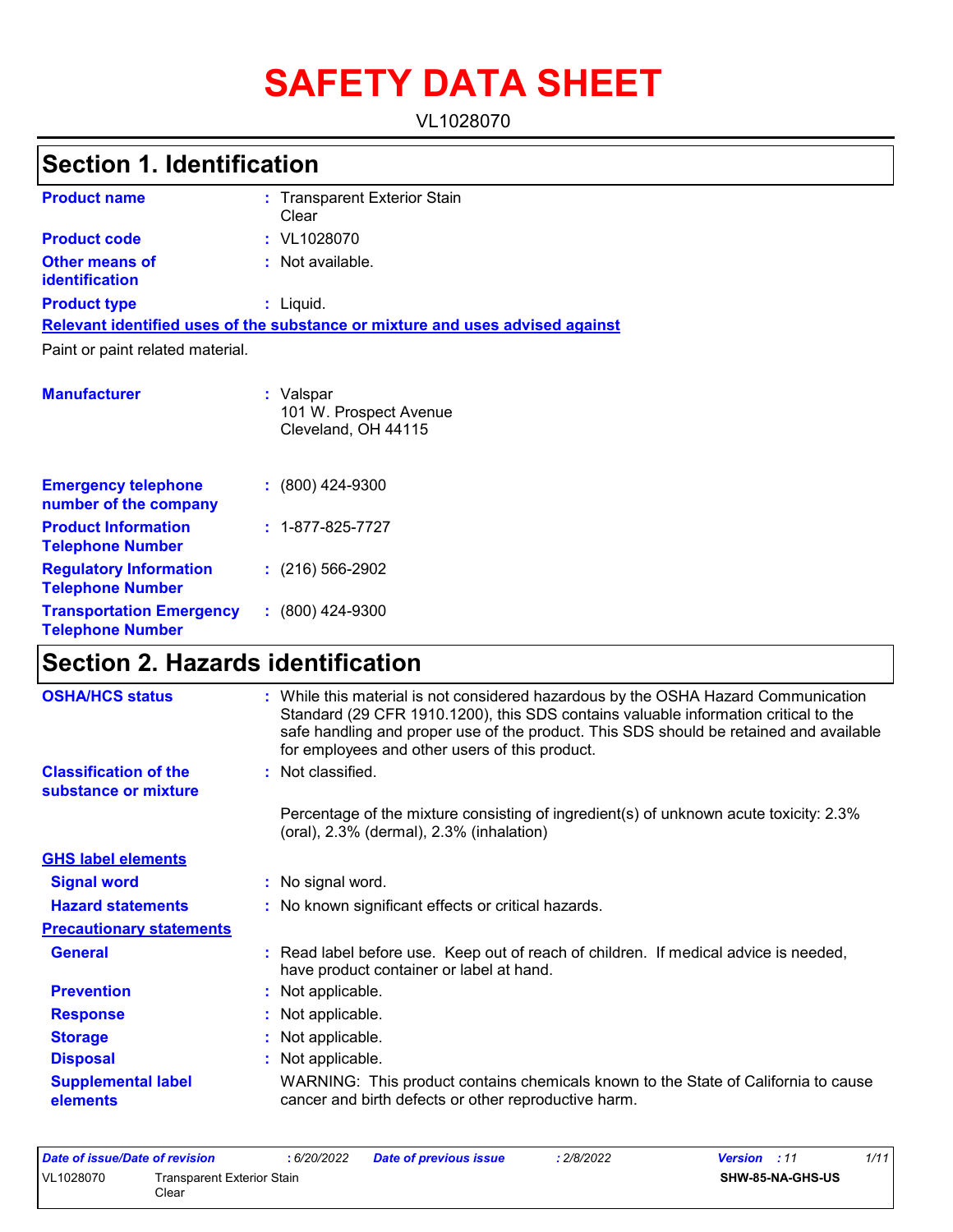### **Section 2. Hazards identification**

Please refer to the SDS for additional information. Keep out of reach of children. Do not transfer contents to other containers for storage.

**Hazards not otherwise classified**

### **Section 3. Composition/information on ingredients**

**:** None known.

| Substance/mixture                              | : Mixture        |
|------------------------------------------------|------------------|
| <b>Other means of</b><br><i>identification</i> | : Not available. |

#### **CAS number/other identifiers**

| Ingredient name      | % by weight | <b>CAS number</b> |
|----------------------|-------------|-------------------|
| I Paraffin Wax       | 1≤5         | 8002-74-2         |
| Heavy Paraffinic Oil | l≤3         | 64742-54-7        |
| l Paraffin Oil       | l≤3         | 64742-71-8        |

Any concentration shown as a range is to protect confidentiality or is due to batch variation.

**There are no additional ingredients present which, within the current knowledge of the supplier and in the concentrations applicable, are classified and hence require reporting in this section.**

**Occupational exposure limits, if available, are listed in Section 8.**

### **Section 4. First aid measures**

#### **Description of necessary first aid measures**

| <b>Eye contact</b>  | Immediately flush eyes with plenty of water, occasionally lifting the upper and lower<br>÷.<br>eyelids. Check for and remove any contact lenses. Get medical attention if irritation<br>occurs.                                                                |
|---------------------|----------------------------------------------------------------------------------------------------------------------------------------------------------------------------------------------------------------------------------------------------------------|
| <b>Inhalation</b>   | : Remove victim to fresh air and keep at rest in a position comfortable for breathing. Get<br>medical attention if symptoms occur.                                                                                                                             |
| <b>Skin contact</b> | : Flush contaminated skin with plenty of water. Remove contaminated clothing and<br>shoes. Get medical attention if symptoms occur.                                                                                                                            |
| <b>Ingestion</b>    | : Wash out mouth with water. If material has been swallowed and the exposed person is<br>conscious, give small quantities of water to drink. Do not induce vomiting unless<br>directed to do so by medical personnel. Get medical attention if symptoms occur. |
|                     | Most important symptoms/effects, acute and delayed                                                                                                                                                                                                             |

| <b>Eye contact</b>                  | : No known significant effects or critical hazards. |
|-------------------------------------|-----------------------------------------------------|
| <b>Inhalation</b>                   | : No known significant effects or critical hazards. |
| <b>Skin contact</b>                 | : No known significant effects or critical hazards. |
| <b>Ingestion</b>                    | : No known significant effects or critical hazards. |
| <b>Over-exposure signs/symptoms</b> |                                                     |
| <b>Eye contact</b>                  | : No specific data.                                 |
| <b>Inhalation</b>                   | : No specific data.                                 |
| <b>Skin contact</b>                 | : No specific data.                                 |
| <b>Ingestion</b>                    | : No specific data.                                 |

#### **Indication of immediate medical attention and special treatment needed, if necessary**

| <b>Notes to physician</b> | : Treat symptomatically. Contact poison treatment specialist immediately if large |  |
|---------------------------|-----------------------------------------------------------------------------------|--|
|                           | quantities have been ingested or inhaled.                                         |  |

| Date of issue/Date of revision |                                     | : 6/20/2022 | <b>Date of previous issue</b> | : 2/8/2022              | <b>Version</b> : 11 | 2/11 |
|--------------------------------|-------------------------------------|-------------|-------------------------------|-------------------------|---------------------|------|
| VL1028070                      | Transparent Exterior Stain<br>Clear |             |                               | <b>SHW-85-NA-GHS-US</b> |                     |      |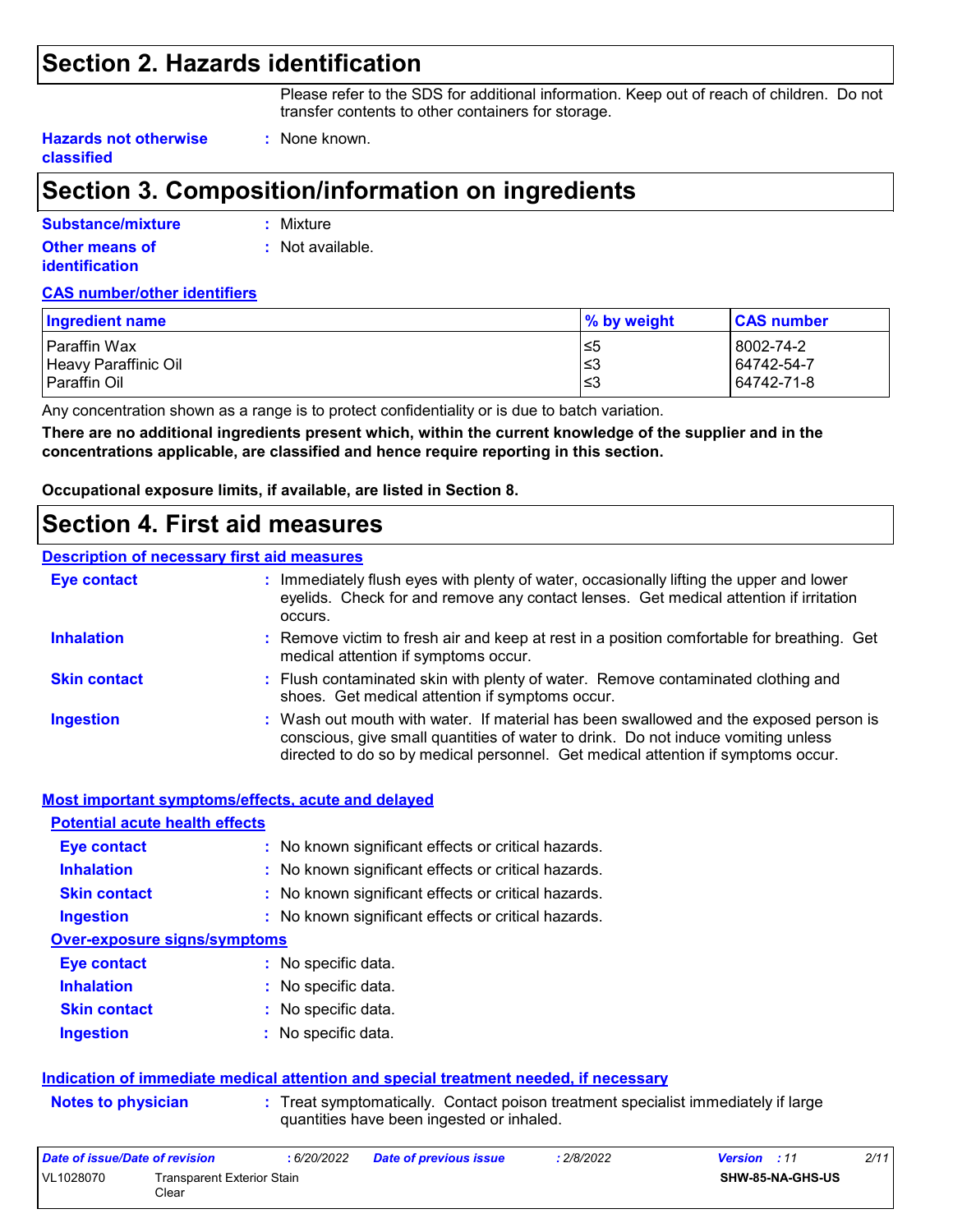### **Section 4. First aid measures**

**Specific treatments :** No specific treatment.

**Protection of first-aiders :** No action shall be taken involving any personal risk or without suitable training.

#### **See toxicological information (Section 11)**

| <b>Section 5. Fire-fighting measures</b>                 |                                                                                                                                                                                                     |  |  |  |
|----------------------------------------------------------|-----------------------------------------------------------------------------------------------------------------------------------------------------------------------------------------------------|--|--|--|
| <b>Extinguishing media</b>                               |                                                                                                                                                                                                     |  |  |  |
| <b>Suitable extinguishing</b><br>media                   | : Use an extinguishing agent suitable for the surrounding fire.                                                                                                                                     |  |  |  |
| <b>Unsuitable extinguishing</b><br>media                 | : None known.                                                                                                                                                                                       |  |  |  |
| <b>Specific hazards arising</b><br>from the chemical     | : In a fire or if heated, a pressure increase will occur and the container may burst.                                                                                                               |  |  |  |
| <b>Hazardous thermal</b><br>decomposition products       | : No specific data.                                                                                                                                                                                 |  |  |  |
| <b>Special protective actions</b><br>for fire-fighters   | : Promptly isolate the scene by removing all persons from the vicinity of the incident if<br>there is a fire. No action shall be taken involving any personal risk or without suitable<br>training. |  |  |  |
| <b>Special protective</b><br>equipment for fire-fighters | : Fire-fighters should wear appropriate protective equipment and self-contained breathing<br>apparatus (SCBA) with a full face-piece operated in positive pressure mode.                            |  |  |  |

### **Section 6. Accidental release measures**

#### **Personal precautions, protective equipment and emergency procedures**

| For non-emergency<br>personnel                               | : No action shall be taken involving any personal risk or without suitable training.<br>Evacuate surrounding areas. Keep unnecessary and unprotected personnel from<br>entering. Do not touch or walk through spilled material. Put on appropriate personal<br>protective equipment.                                                                                                                                                                                                                                                                                                       |
|--------------------------------------------------------------|--------------------------------------------------------------------------------------------------------------------------------------------------------------------------------------------------------------------------------------------------------------------------------------------------------------------------------------------------------------------------------------------------------------------------------------------------------------------------------------------------------------------------------------------------------------------------------------------|
|                                                              | For emergency responders : If specialized clothing is required to deal with the spillage, take note of any information in<br>Section 8 on suitable and unsuitable materials. See also the information in "For non-<br>emergency personnel".                                                                                                                                                                                                                                                                                                                                                |
| <b>Environmental precautions</b>                             | : Avoid dispersal of spilled material and runoff and contact with soil, waterways, drains<br>and sewers. Inform the relevant authorities if the product has caused environmental<br>pollution (sewers, waterways, soil or air).                                                                                                                                                                                                                                                                                                                                                            |
| <b>Methods and materials for containment and cleaning up</b> |                                                                                                                                                                                                                                                                                                                                                                                                                                                                                                                                                                                            |
| <b>Small spill</b>                                           | : Stop leak if without risk. Move containers from spill area. Dilute with water and mop up<br>if water-soluble. Alternatively, or if water-insoluble, absorb with an inert dry material and<br>place in an appropriate waste disposal container. Dispose of via a licensed waste<br>disposal contractor.                                                                                                                                                                                                                                                                                   |
| <b>Large spill</b>                                           | : Stop leak if without risk. Move containers from spill area. Prevent entry into sewers,<br>water courses, basements or confined areas. Wash spillages into an effluent treatment<br>plant or proceed as follows. Contain and collect spillage with non-combustible,<br>absorbent material e.g. sand, earth, vermiculite or diatomaceous earth and place in<br>container for disposal according to local regulations (see Section 13). Dispose of via a<br>licensed waste disposal contractor. Note: see Section 1 for emergency contact<br>information and Section 13 for waste disposal. |

| Date of issue/Date of revision          |  | 6/20/2022 | <b>Date of previous issue</b> | 2/8/2022         | <b>Version</b> : 11 | 3/11 |
|-----------------------------------------|--|-----------|-------------------------------|------------------|---------------------|------|
| VL1028070<br>Transparent Exterior Stain |  |           |                               | SHW-85-NA-GHS-US |                     |      |
| Clear                                   |  |           |                               |                  |                     |      |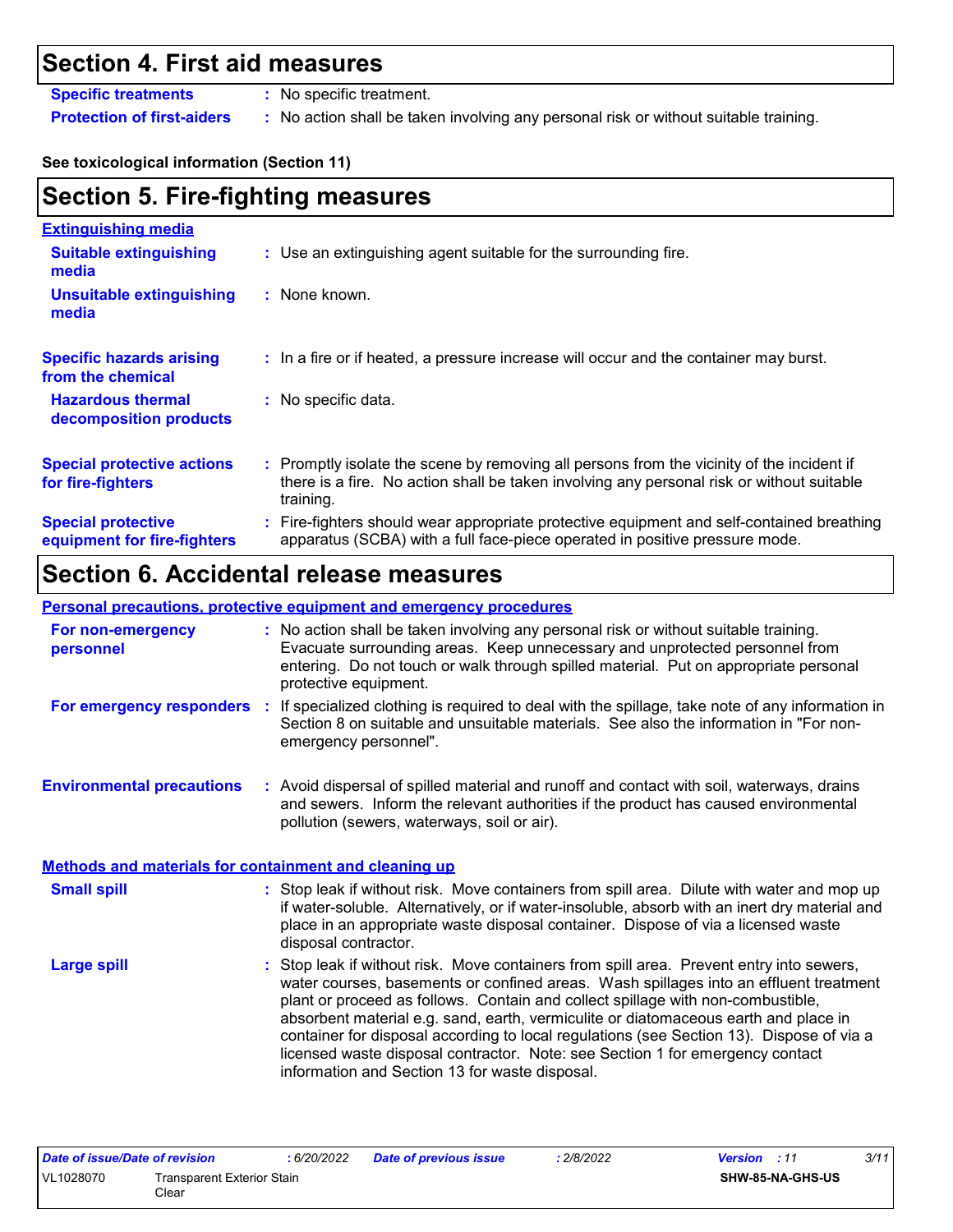# **Section 7. Handling and storage**

| <b>Precautions for safe handling</b>                                             |   |                                                                                                                                                                                                                                                                                                                                                                                                                                                                                                                                                                                  |
|----------------------------------------------------------------------------------|---|----------------------------------------------------------------------------------------------------------------------------------------------------------------------------------------------------------------------------------------------------------------------------------------------------------------------------------------------------------------------------------------------------------------------------------------------------------------------------------------------------------------------------------------------------------------------------------|
| <b>Protective measures</b>                                                       |   | : Put on appropriate personal protective equipment (see Section 8).                                                                                                                                                                                                                                                                                                                                                                                                                                                                                                              |
| <b>Advice on general</b><br>occupational hygiene                                 |   | Eating, drinking and smoking should be prohibited in areas where this material is<br>handled, stored and processed. Workers should wash hands and face before eating,<br>drinking and smoking. Remove contaminated clothing and protective equipment before<br>entering eating areas. See also Section 8 for additional information on hygiene<br>measures.                                                                                                                                                                                                                      |
| <b>Conditions for safe storage,</b><br>including any<br><b>incompatibilities</b> | ÷ | Store in accordance with local regulations. Store in original container protected from<br>direct sunlight in a dry, cool and well-ventilated area, away from incompatible materials<br>(see Section 10) and food and drink. Keep container tightly closed and sealed until<br>ready for use. Containers that have been opened must be carefully resealed and kept<br>upright to prevent leakage. Do not store in unlabeled containers. Use appropriate<br>containment to avoid environmental contamination. See Section 10 for incompatible<br>materials before handling or use. |

### **Section 8. Exposure controls/personal protection**

#### **Control parameters**

**Occupational exposure limits (OSHA United States)**

| <b>Ingredient name</b> | CAS#                                                                                                                                                                                                                                                                                                                                                                                                                                                                           | <b>Exposure limits</b>                                                                                                                                                                                                                                                                                                     |
|------------------------|--------------------------------------------------------------------------------------------------------------------------------------------------------------------------------------------------------------------------------------------------------------------------------------------------------------------------------------------------------------------------------------------------------------------------------------------------------------------------------|----------------------------------------------------------------------------------------------------------------------------------------------------------------------------------------------------------------------------------------------------------------------------------------------------------------------------|
| Paraffin Wax           | 8002-74-2<br>ACGIH TLV (United States, 1/2021).<br>TWA: 2 mg/m <sup>3</sup> 8 hours. Form: Fume<br>NIOSH REL (United States, 10/2020).<br>TWA: 2 mg/m <sup>3</sup> 10 hours. Form: Fume<br>ACGIH TLV (United States, 1/2021).<br>64742-54-7<br>TWA: 5 mg/m <sup>3</sup> 8 hours. Form: Inhalable<br>fraction<br>OSHA PEL (United States, 5/2018).<br>TWA: 5 mg/m <sup>3</sup> 8 hours.<br>NIOSH REL (United States, 10/2020).<br>TWA: 5 mg/m <sup>3</sup> 10 hours. Form: Mist |                                                                                                                                                                                                                                                                                                                            |
| Heavy Paraffinic Oil   |                                                                                                                                                                                                                                                                                                                                                                                                                                                                                | STEL: 10 mg/m <sup>3</sup> 15 minutes. Form: Mist                                                                                                                                                                                                                                                                          |
| Paraffin Oil           | 64742-71-8                                                                                                                                                                                                                                                                                                                                                                                                                                                                     | ACGIH TLV (United States, 1/2021).<br>TWA: 5 mg/m <sup>3</sup> 8 hours. Form: Inhalable<br>fraction<br>OSHA PEL (United States, 5/2018).<br>TWA: 5 mg/m <sup>3</sup> 8 hours.<br>NIOSH REL (United States, 10/2020).<br>TWA: 5 mg/m <sup>3</sup> 10 hours. Form: Mist<br>STEL: 10 mg/m <sup>3</sup> 15 minutes. Form: Mist |

#### **Occupational exposure limits (Canada)**

| <b>Ingredient name</b> | CAS#       | <b>Exposure limits</b>                                                                                                                                                                                                                                                                                       |
|------------------------|------------|--------------------------------------------------------------------------------------------------------------------------------------------------------------------------------------------------------------------------------------------------------------------------------------------------------------|
| Paraffin Oil           | 64742-71-8 | CA Alberta Provincial (Canada, 6/2018).<br>8 hrs OEL: 5 mg/m <sup>3</sup> 8 hours. Form: Mist<br>15 min OEL: 10 mg/m <sup>3</sup> 15 minutes. Form:<br>Mist<br>CA Quebec Provincial (Canada, 6/2021).<br>TWAEV: 5 mg/m <sup>3</sup> 8 hours. Form: mist<br>STEV: 10 mg/m <sup>3</sup> 15 minutes. Form: mist |

**Occupational exposure limits (Mexico)**

| Date of issue/Date of revision |                                     | : 6/20/2022 | <b>Date of previous issue</b> | 2/8/2022 | <b>Version</b> : 11     | 4/11 |
|--------------------------------|-------------------------------------|-------------|-------------------------------|----------|-------------------------|------|
| VL1028070                      | Transparent Exterior Stain<br>Clear |             |                               |          | <b>SHW-85-NA-GHS-US</b> |      |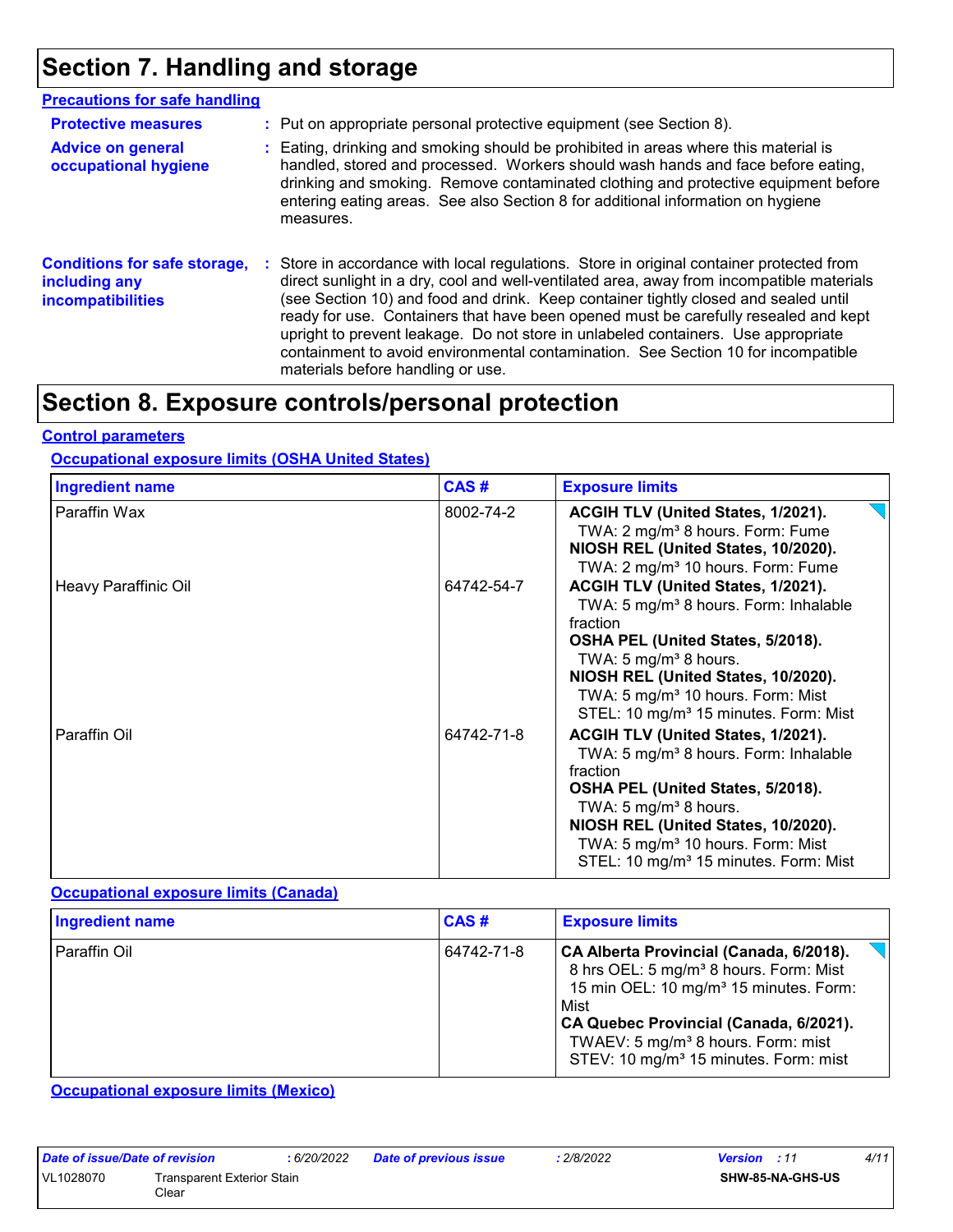# **Section 8. Exposure controls/personal protection**

|                | CAS#       | <b>Exposure limits</b>                                                              |
|----------------|------------|-------------------------------------------------------------------------------------|
| l Paraffin Oil | 64742-71-8 | NOM-010-STPS-2014 (Mexico, 4/2016).<br>TWA: 5 mg/m <sup>3</sup> 8 hours. Form: mist |

| <b>Appropriate engineering</b><br><b>controls</b> | Good general ventilation should be sufficient to control worker exposure to airborne<br>contaminants.                                                                                                                                                                                                                                                                                           |
|---------------------------------------------------|-------------------------------------------------------------------------------------------------------------------------------------------------------------------------------------------------------------------------------------------------------------------------------------------------------------------------------------------------------------------------------------------------|
| <b>Environmental exposure</b><br><b>controls</b>  | Emissions from ventilation or work process equipment should be checked to ensure<br>they comply with the requirements of environmental protection legislation. In some<br>cases, fume scrubbers, filters or engineering modifications to the process equipment<br>will be necessary to reduce emissions to acceptable levels.                                                                   |
| <b>Individual protection measures</b>             |                                                                                                                                                                                                                                                                                                                                                                                                 |
| <b>Hygiene measures</b>                           | Wash hands, forearms and face thoroughly after handling chemical products, before<br>eating, smoking and using the lavatory and at the end of the working period.<br>Appropriate techniques should be used to remove potentially contaminated clothing.<br>Wash contaminated clothing before reusing. Ensure that eyewash stations and safety<br>showers are close to the workstation location. |
| <b>Eye/face protection</b>                        | Safety eyewear complying with an approved standard should be used when a risk<br>assessment indicates this is necessary to avoid exposure to liquid splashes, mists,<br>gases or dusts. If contact is possible, the following protection should be worn, unless<br>the assessment indicates a higher degree of protection: safety glasses with side-<br>shields.                                |
| <b>Skin protection</b>                            |                                                                                                                                                                                                                                                                                                                                                                                                 |
| <b>Hand protection</b>                            | Chemical-resistant, impervious gloves complying with an approved standard should be<br>worn at all times when handling chemical products if a risk assessment indicates this is<br>necessary.                                                                                                                                                                                                   |
| <b>Body protection</b>                            | Personal protective equipment for the body should be selected based on the task being<br>performed and the risks involved and should be approved by a specialist before<br>handling this product.                                                                                                                                                                                               |
| <b>Other skin protection</b>                      | Appropriate footwear and any additional skin protection measures should be selected<br>based on the task being performed and the risks involved and should be approved by a<br>specialist before handling this product.                                                                                                                                                                         |
| <b>Respiratory protection</b>                     | Based on the hazard and potential for exposure, select a respirator that meets the<br>appropriate standard or certification. Respirators must be used according to a<br>respiratory protection program to ensure proper fitting, training, and other important<br>aspects of use.                                                                                                               |

### **Section 9. Physical and chemical properties**

The conditions of measurement of all properties are at standard temperature and pressure unless otherwise indicated.

| <b>Appearance</b>                                                 |                                       |
|-------------------------------------------------------------------|---------------------------------------|
| <b>Physical state</b>                                             | : Liquid.                             |
| <b>Color</b>                                                      | $:$ Not available.                    |
| Odor                                                              | $:$ Not available.                    |
| <b>Odor threshold</b>                                             | : Not available.                      |
| рH                                                                | : 8.5                                 |
| <b>Melting point/freezing point : Not available.</b>              |                                       |
| <b>Boiling point, initial boiling</b><br>point, and boiling range | : $100^{\circ}$ C (212 $^{\circ}$ F)  |
| <b>Flash point</b>                                                | : Closed cup: Not applicable.         |
| <b>Evaporation rate</b>                                           | $\therefore$ 0.09 (butyl acetate = 1) |

| Date of issue/Date of revision |                                     | : 6/20/2022 | <b>Date of previous issue</b> | : 2/8/2022 | <b>Version</b> : 11     | 5/11 |
|--------------------------------|-------------------------------------|-------------|-------------------------------|------------|-------------------------|------|
| VL1028070                      | Transparent Exterior Stain<br>Clear |             |                               |            | <b>SHW-85-NA-GHS-US</b> |      |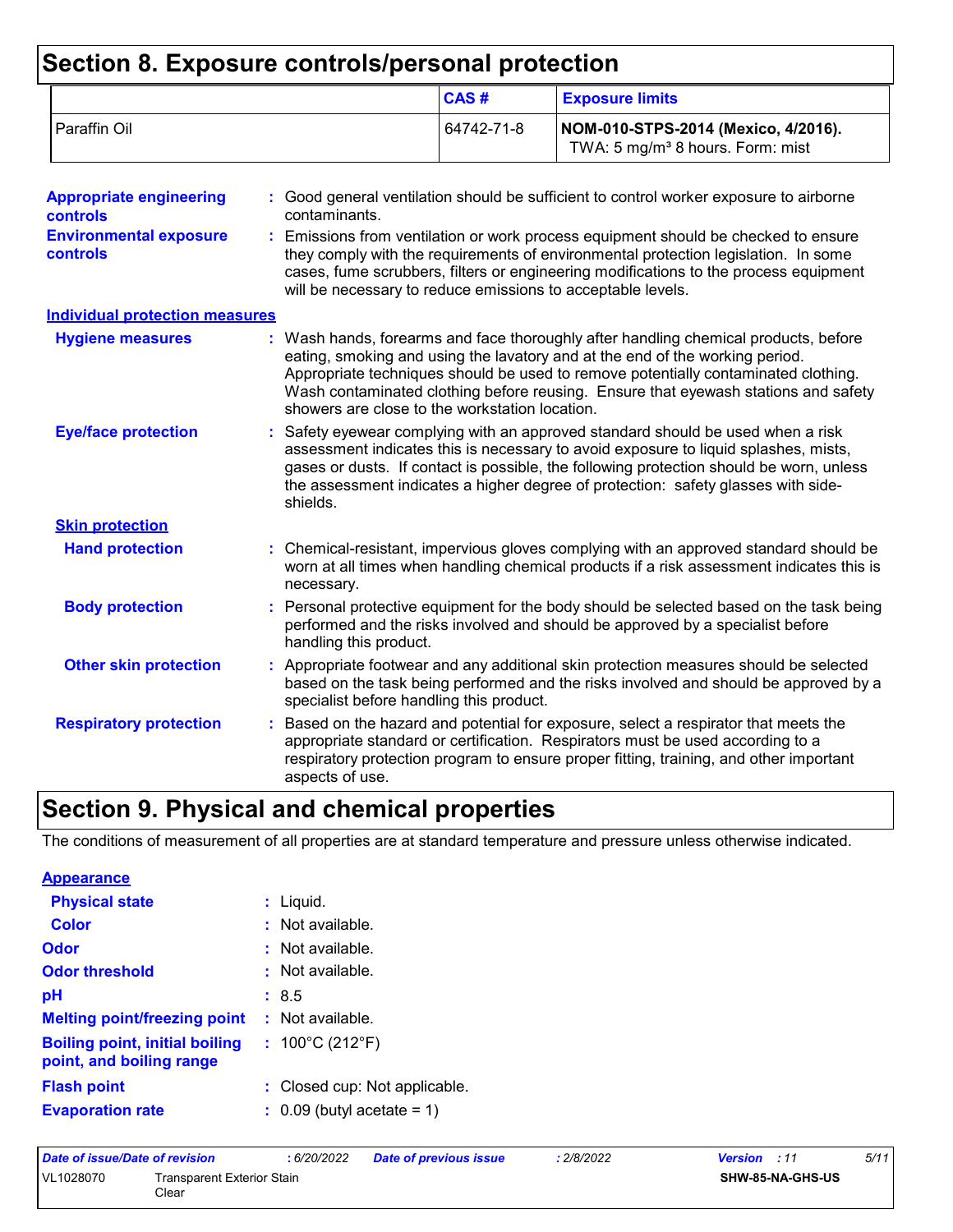### **Section 9. Physical and chemical properties**

| <b>Flammability</b>                                   | : Not available.                                                 |
|-------------------------------------------------------|------------------------------------------------------------------|
| Lower and upper explosion<br>limit/flammability limit | : Not available.                                                 |
| <b>Vapor pressure</b>                                 | : $2.3$ kPa (17.5 mm Hg)                                         |
| <b>Relative vapor density</b>                         | : 1 [Air = 1]                                                    |
| <b>Relative density</b>                               | : 1                                                              |
| <b>Solubility</b>                                     | : Not available.                                                 |
| <b>Partition coefficient: n-</b><br>octanol/water     | : Not applicable.                                                |
| <b>Auto-ignition temperature</b>                      | : Not available.                                                 |
| <b>Decomposition temperature</b>                      | : Not available.                                                 |
| <b>Viscosity</b>                                      | : Kinematic (40°C (104°F)): <20.5 mm <sup>2</sup> /s (<20.5 cSt) |
| <b>Molecular weight</b>                               | Not applicable.                                                  |
| <b>Aerosol product</b>                                |                                                                  |
| <b>Heat of combustion</b>                             | : $4.222$ kJ/g                                                   |

## **Section 10. Stability and reactivity**

| <b>Reactivity</b>                            | : No specific test data related to reactivity available for this product or its ingredients.              |
|----------------------------------------------|-----------------------------------------------------------------------------------------------------------|
| <b>Chemical stability</b>                    | : The product is stable.                                                                                  |
| <b>Possibility of hazardous</b><br>reactions | : Under normal conditions of storage and use, hazardous reactions will not occur.                         |
| <b>Conditions to avoid</b>                   | : No specific data.                                                                                       |
| <b>Incompatible materials</b>                | : No specific data.                                                                                       |
| <b>Hazardous decomposition</b><br>products   | : Under normal conditions of storage and use, hazardous decomposition products should<br>not be produced. |

# **Section 11. Toxicological information**

### **Information on toxicological effects**

#### **Acute toxicity**

Not available.

#### **Irritation/Corrosion**

| <b>Product/ingredient name</b> | <b>Result</b>            | <b>Species</b> | <b>Score</b> | <b>Exposure</b>       | <b>Observation</b> |
|--------------------------------|--------------------------|----------------|--------------|-----------------------|--------------------|
| Paraffin Wax                   | Eyes - Mild irritant     | Rabbit         |              | 50%                   |                    |
|                                | Eyes - Mild irritant     | Rabbit         |              | 24 hours 100          |                    |
|                                | Skin - Mild irritant     | Rabbit         |              | l ma<br>124 hours 500 |                    |
|                                | Skin - Moderate irritant | Rabbit         |              | l mg<br>500 mg        |                    |

#### **Sensitization**

Not available.

#### **Mutagenicity**

| Date of issue/Date of revision |                                            | 6/20/2022 | <b>Date of previous issue</b> | 2/8/2022 | <b>Version</b> : 11 |                         | 6/11 |
|--------------------------------|--------------------------------------------|-----------|-------------------------------|----------|---------------------|-------------------------|------|
| VL1028070                      | <b>Transparent Exterior Stain</b><br>Clear |           |                               |          |                     | <b>SHW-85-NA-GHS-US</b> |      |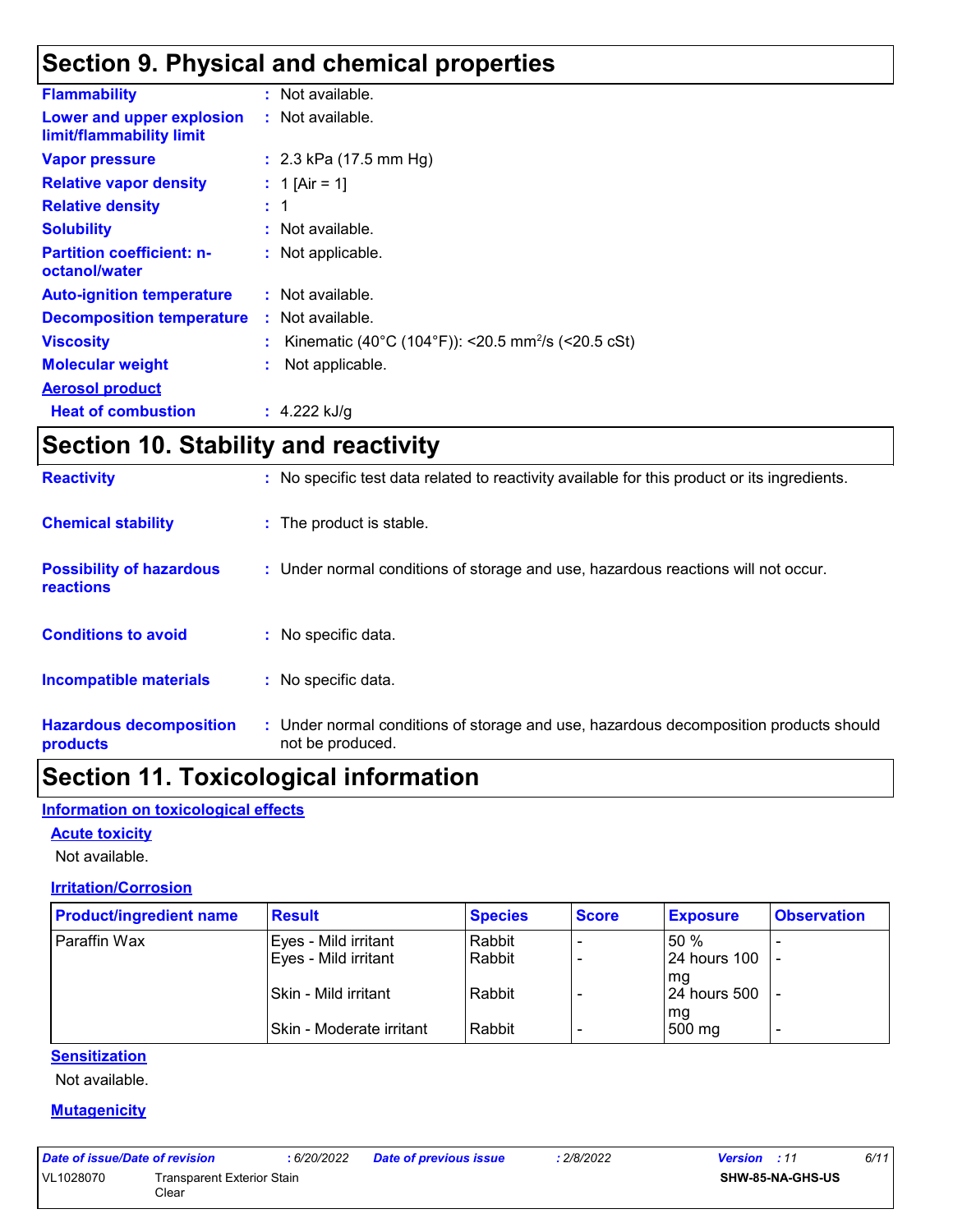### **Section 11. Toxicological information**

#### Not available.

**Carcinogenicity**

Not available.

**Reproductive toxicity**

Not available.

#### **Teratogenicity**

Not available.

#### **Specific target organ toxicity (single exposure)**

Not available.

### **Specific target organ toxicity (repeated exposure)**

Not available.

#### **Aspiration hazard**

VL1028070 Transparent Exterior Stain Clear<sup>1</sup>

| <b>Name</b>  | <b>Result</b>                |
|--------------|------------------------------|
| Paraffin Oil | ASPIRATION HAZARD - Category |

| <b>Information on the likely</b><br>routes of exposure |                                                     | : Not available.                                                                         |  |  |  |  |  |  |
|--------------------------------------------------------|-----------------------------------------------------|------------------------------------------------------------------------------------------|--|--|--|--|--|--|
| <b>Potential acute health effects</b>                  |                                                     |                                                                                          |  |  |  |  |  |  |
| <b>Eye contact</b>                                     |                                                     | : No known significant effects or critical hazards.                                      |  |  |  |  |  |  |
| <b>Inhalation</b>                                      |                                                     | No known significant effects or critical hazards.                                        |  |  |  |  |  |  |
| <b>Skin contact</b>                                    |                                                     | : No known significant effects or critical hazards.                                      |  |  |  |  |  |  |
| <b>Ingestion</b>                                       | : No known significant effects or critical hazards. |                                                                                          |  |  |  |  |  |  |
|                                                        |                                                     | <b>Symptoms related to the physical, chemical and toxicological characteristics</b>      |  |  |  |  |  |  |
| <b>Eye contact</b>                                     |                                                     | : No specific data.                                                                      |  |  |  |  |  |  |
| <b>Inhalation</b>                                      |                                                     | : No specific data.                                                                      |  |  |  |  |  |  |
| <b>Skin contact</b>                                    |                                                     | No specific data.                                                                        |  |  |  |  |  |  |
| <b>Ingestion</b>                                       |                                                     | : No specific data.                                                                      |  |  |  |  |  |  |
|                                                        |                                                     | Delayed and immediate effects and also chronic effects from short and long term exposure |  |  |  |  |  |  |
| <b>Short term exposure</b>                             |                                                     |                                                                                          |  |  |  |  |  |  |
| <b>Potential immediate</b><br>effects                  |                                                     | : Not available.                                                                         |  |  |  |  |  |  |
| <b>Potential delayed effects</b>                       |                                                     | : Not available.                                                                         |  |  |  |  |  |  |
| <b>Long term exposure</b>                              |                                                     |                                                                                          |  |  |  |  |  |  |
| <b>Potential immediate</b><br>effects                  |                                                     | : Not available.                                                                         |  |  |  |  |  |  |
| <b>Potential delayed effects</b>                       |                                                     | : Not available.                                                                         |  |  |  |  |  |  |
| <b>Potential chronic health effects</b>                |                                                     |                                                                                          |  |  |  |  |  |  |
| Not available.                                         |                                                     |                                                                                          |  |  |  |  |  |  |
| <b>General</b>                                         |                                                     | No known significant effects or critical hazards.                                        |  |  |  |  |  |  |
| <b>Carcinogenicity</b>                                 | : No known significant effects or critical hazards. |                                                                                          |  |  |  |  |  |  |
| <b>Mutagenicity</b>                                    |                                                     | : No known significant effects or critical hazards.                                      |  |  |  |  |  |  |
| <b>Date of issue/Date of revision</b>                  |                                                     | : 6/20/2022<br>: 2/8/2022<br>7/11<br><b>Date of previous issue</b><br>Version : 11       |  |  |  |  |  |  |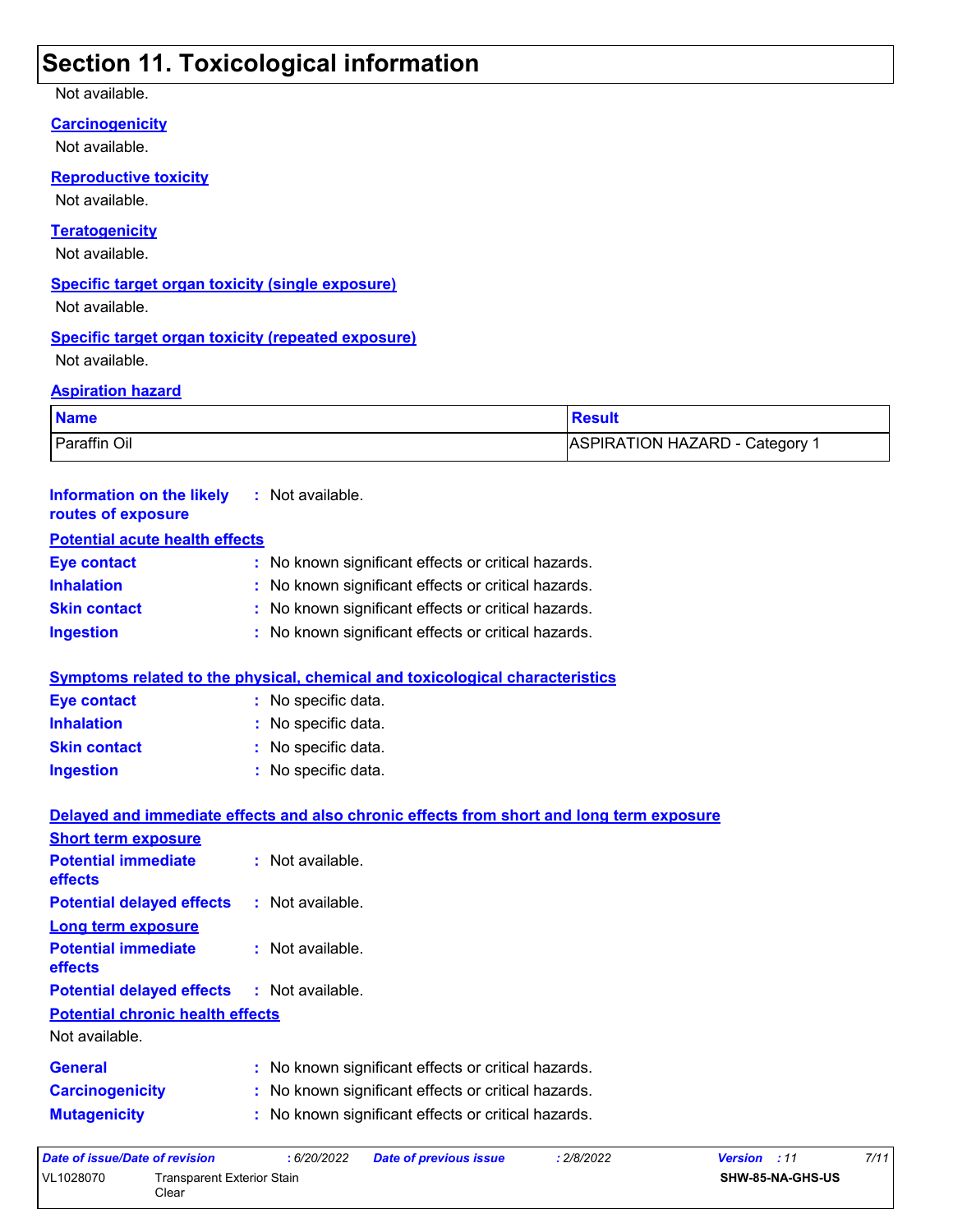### **Section 11. Toxicological information**

**Teratogenicity** : No known significant effects or critical hazards.

**Developmental effects :** No known significant effects or critical hazards.

**Fertility effects :** No known significant effects or critical hazards.

**Numerical measures of toxicity** Not available. **Acute toxicity estimates**

# **Section 12. Ecological information**

#### **Toxicity**

Not available.

#### **Persistence and degradability**

Not available.

#### **Bioaccumulative potential**

Not available.

#### **Mobility in soil**

**Soil/water partition coefficient (Koc)** 

**:** Not available.

#### **Other adverse effects** : No known significant effects or critical hazards.

### **Section 13. Disposal considerations**

The generation of waste should be avoided or minimized wherever possible. Disposal of this product, solutions and any by-products should at all times comply with the requirements of environmental protection and waste disposal legislation and any regional local authority requirements. Dispose of surplus and non-recyclable products via a licensed waste disposal contractor. Waste should not be disposed of untreated to the sewer unless fully compliant with the requirements of all authorities with jurisdiction. Waste packaging should be recycled. Incineration or landfill should only be considered when recycling is not feasible. This material and its container must be disposed of in a safe way. Empty containers or liners may retain some product residues. Avoid dispersal of spilled material and runoff and contact with soil, waterways, drains and sewers. **Disposal methods :**

### **Section 14. Transport information**

|                                   | <b>DOT</b><br><b>Classification</b>        | <b>TDG</b><br><b>Classification</b> | <b>Mexico</b><br><b>Classification</b> | <b>IATA</b>              | <b>IMDG</b>          |
|-----------------------------------|--------------------------------------------|-------------------------------------|----------------------------------------|--------------------------|----------------------|
| <b>UN number</b>                  | Not regulated.                             | Not regulated.                      | Not regulated.                         | Not regulated.           | Not regulated.       |
| <b>UN proper</b><br>shipping name |                                            |                                     |                                        | $\overline{\phantom{0}}$ |                      |
|                                   |                                            |                                     |                                        |                          |                      |
| Date of issue/Date of revision    | :6/20/2022                                 | <b>Date of previous issue</b>       | : 2/8/2022                             |                          | 8/11<br>Version : 11 |
| VL1028070                         | <b>Transparent Exterior Stain</b><br>Clear |                                     |                                        |                          | SHW-85-NA-GHS-US     |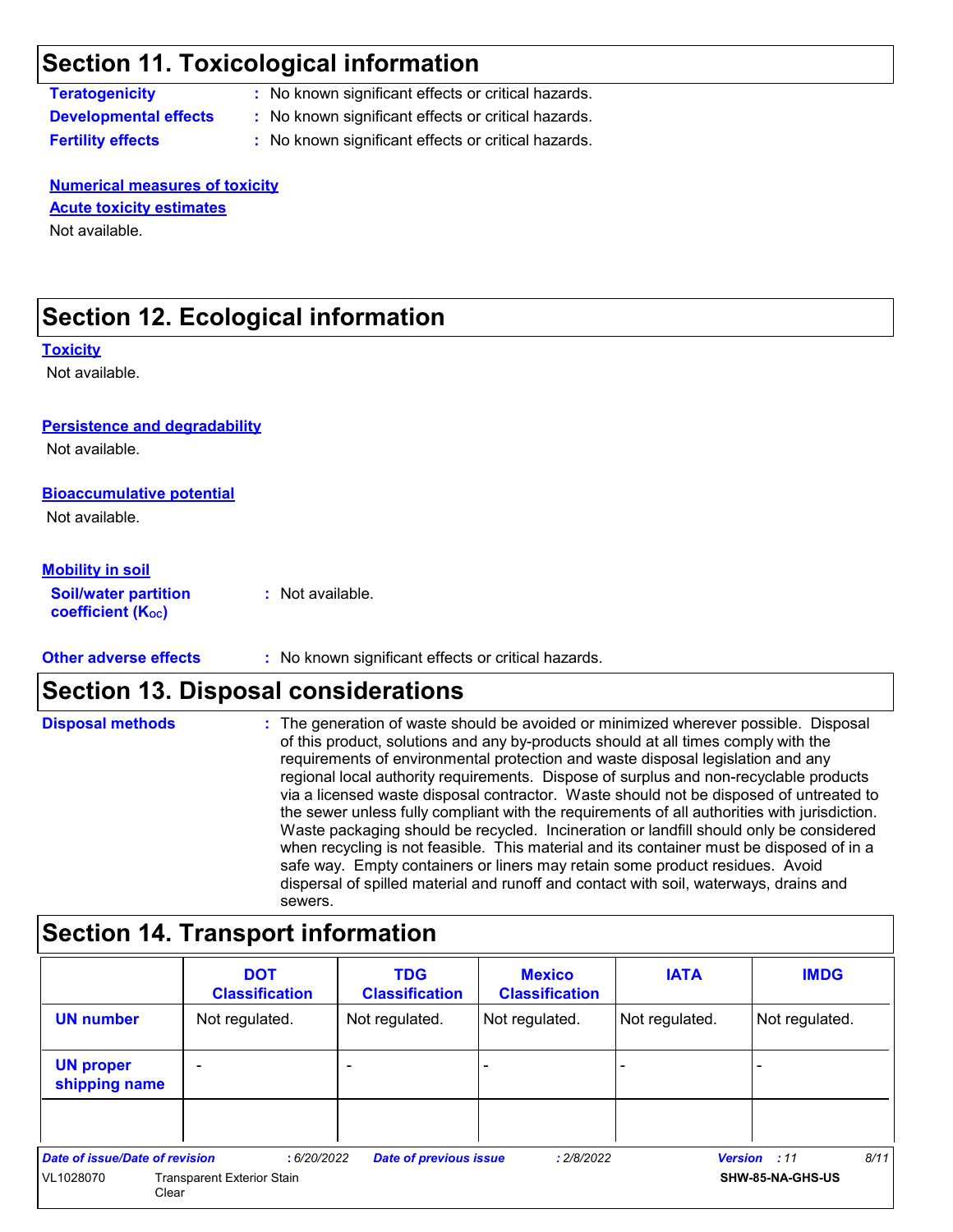| <b>Section 14. Transport information</b>                                                                 |                |                |                                                                |                    |                                                                                                                                                                                                                                                                                                                                                                                                                                                                                                                                                                                                                   |     |
|----------------------------------------------------------------------------------------------------------|----------------|----------------|----------------------------------------------------------------|--------------------|-------------------------------------------------------------------------------------------------------------------------------------------------------------------------------------------------------------------------------------------------------------------------------------------------------------------------------------------------------------------------------------------------------------------------------------------------------------------------------------------------------------------------------------------------------------------------------------------------------------------|-----|
| <b>Transport</b><br>hazard class(es)                                                                     |                |                |                                                                |                    |                                                                                                                                                                                                                                                                                                                                                                                                                                                                                                                                                                                                                   |     |
| <b>Packing group</b>                                                                                     | $\blacksquare$ |                |                                                                |                    |                                                                                                                                                                                                                                                                                                                                                                                                                                                                                                                                                                                                                   |     |
| <b>Environmental</b><br>hazards                                                                          | No.            |                | No.                                                            | No.                | No.                                                                                                                                                                                                                                                                                                                                                                                                                                                                                                                                                                                                               | No. |
| <b>Additional</b><br><b>information</b>                                                                  |                |                |                                                                |                    |                                                                                                                                                                                                                                                                                                                                                                                                                                                                                                                                                                                                                   |     |
| <b>Special precautions for user :</b><br><b>Transport in bulk according</b><br>to <b>IMO</b> instruments |                | Not available. | substances and on all actions in case of emergency situations. |                    | Multi-modal shipping descriptions are provided for informational purposes and do not<br>consider container sizes. The presence of a shipping description for a particular<br>mode of transport (sea, air, etc.), does not indicate that the product is packaged<br>suitably for that mode of transport. All packaging must be reviewed for suitability<br>prior to shipment, and compliance with the applicable regulations is the sole<br>responsibility of the person offering the product for transport. People loading and<br>unloading dangerous goods must be trained on all of the risks deriving from the |     |
|                                                                                                          |                |                | <b>Proper shipping name</b>                                    | $:$ Not available. |                                                                                                                                                                                                                                                                                                                                                                                                                                                                                                                                                                                                                   |     |

### **Section 15. Regulatory information**

**TSCA 5(a)2 proposed significant new use rules**: 5-Chloro-2-methylisothiazolinone; 2-Methyl-4-isothiazolin-3-one; Nonylphenoxypoly(ethoxy)ethanol

#### **SARA 313**

SARA 313 (40 CFR 372.45) supplier notification can be found on the Environmental Data Sheet.

#### **California Prop. 65**

WARNING: This product contains chemicals known to the State of California to cause cancer and birth defects or other reproductive harm.

| <b>International regulations</b> |                                                              |
|----------------------------------|--------------------------------------------------------------|
| <b>International lists</b>       | : Australia inventory (AIIC): Not determined.                |
|                                  | China inventory (IECSC): Not determined.                     |
|                                  | Japan inventory (CSCL): Not determined.                      |
|                                  | Japan inventory (ISHL): Not determined.                      |
|                                  | Korea inventory (KECI): Not determined.                      |
|                                  | New Zealand Inventory of Chemicals (NZIoC): Not determined.  |
|                                  | Philippines inventory (PICCS): Not determined.               |
|                                  | Taiwan Chemical Substances Inventory (TCSI): Not determined. |
|                                  | Thailand inventory: Not determined.                          |
|                                  | Turkey inventory: Not determined.                            |
|                                  | Vietnam inventory: Not determined.                           |
|                                  |                                                              |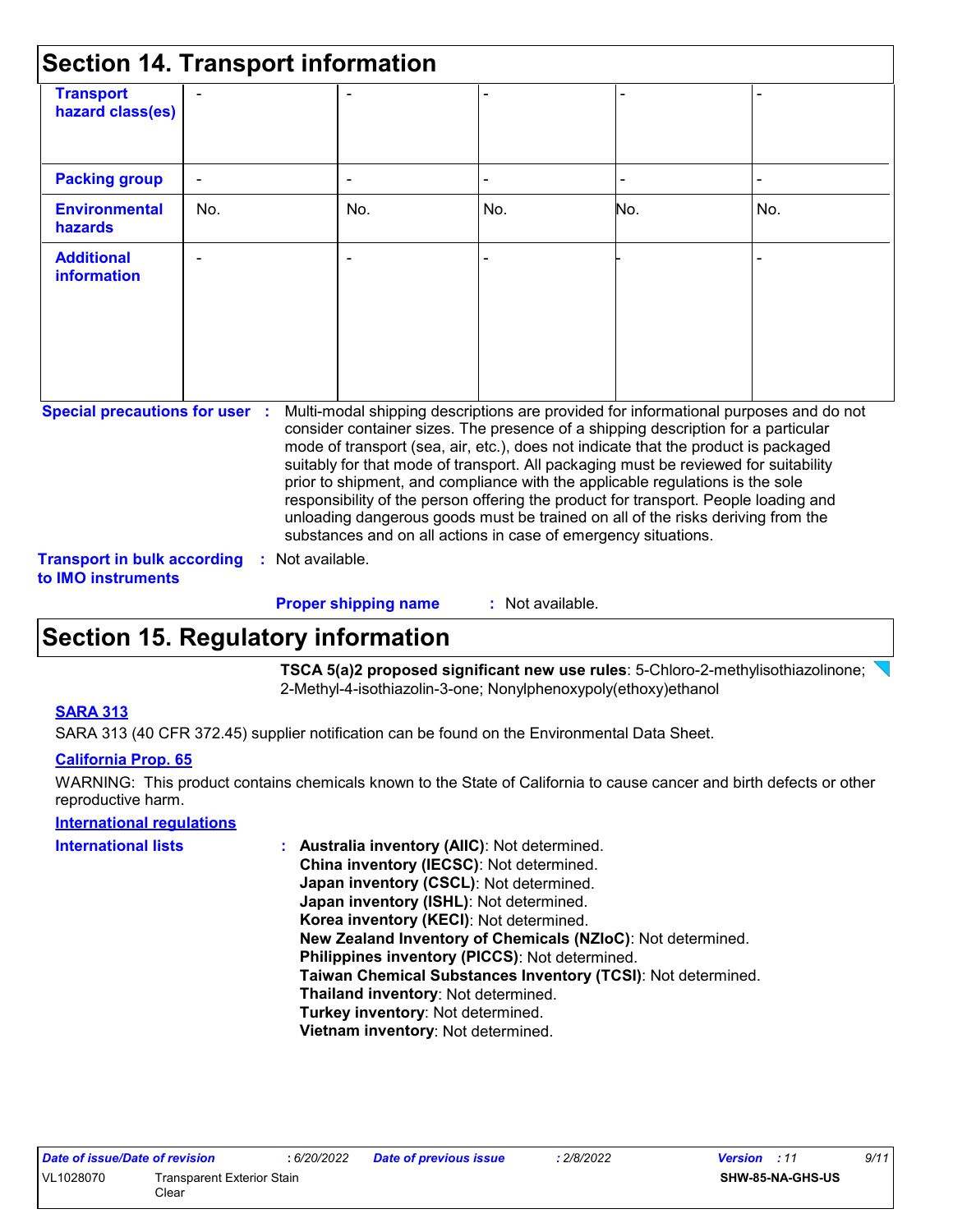### **Section 16. Other information**

**Hazardous Material Information System (U.S.A.)**



**The customer is responsible for determining the PPE code for this material. For more information on HMIS® Personal Protective Equipment (PPE) codes, consult the HMIS® Implementation Manual.**

**Caution: HMIS® ratings are based on a 0-4 rating scale, with 0 representing minimal hazards or risks, and 4 representing significant hazards or risks. Although HMIS® ratings and the associated label are not required on SDSs or products leaving a facility under 29 CFR 1910.1200, the preparer may choose to provide them. HMIS® ratings are to be used with a fully implemented HMIS® program. HMIS® is a registered trademark and service mark of the American Coatings Association, Inc.**

**Procedure used to derive the classification**

|                                   | <b>Justification</b>                                                                                                                                                                                                                                                                                                                                                                                                                                                                                                                                                                                         |  |
|-----------------------------------|--------------------------------------------------------------------------------------------------------------------------------------------------------------------------------------------------------------------------------------------------------------------------------------------------------------------------------------------------------------------------------------------------------------------------------------------------------------------------------------------------------------------------------------------------------------------------------------------------------------|--|
| Not classified.                   |                                                                                                                                                                                                                                                                                                                                                                                                                                                                                                                                                                                                              |  |
| <b>History</b>                    |                                                                                                                                                                                                                                                                                                                                                                                                                                                                                                                                                                                                              |  |
| <b>Date of printing</b>           | : 6/20/2022                                                                                                                                                                                                                                                                                                                                                                                                                                                                                                                                                                                                  |  |
| Date of issue/Date of<br>revision | : 6/20/2022                                                                                                                                                                                                                                                                                                                                                                                                                                                                                                                                                                                                  |  |
| Date of previous issue            | : 2/8/2022                                                                                                                                                                                                                                                                                                                                                                                                                                                                                                                                                                                                   |  |
| <b>Version</b>                    | : 11                                                                                                                                                                                                                                                                                                                                                                                                                                                                                                                                                                                                         |  |
| <b>Key to abbreviations</b>       | $:$ ATE = Acute Toxicity Estimate<br>BCF = Bioconcentration Factor<br>GHS = Globally Harmonized System of Classification and Labelling of Chemicals<br>IATA = International Air Transport Association<br>IBC = Intermediate Bulk Container<br><b>IMDG = International Maritime Dangerous Goods</b><br>LogPow = logarithm of the octanol/water partition coefficient<br>MARPOL = International Convention for the Prevention of Pollution From Ships, 1973<br>as modified by the Protocol of 1978. ("Marpol" = marine pollution)<br>$N/A = Not available$<br>SGG = Segregation Group<br>$UN = United Nations$ |  |

**Indicates information that has changed from previously issued version.**

#### **Notice to reader**

**It is recommended that each customer or recipient of this Safety Data Sheet (SDS) study it carefully and consult resources, as necessary or appropriate, to become aware of and understand the data contained in this SDS and any hazards associated with the product. This information is provided in good faith and believed to be accurate as of the effective date herein. However, no warranty, express or implied, is given. The information presented here applies only to the product as shipped. The addition of any material can change the composition, hazards and risks of the product. Products shall not be repackaged, modified, or tinted except as specifically instructed by the manufacturer, including but not limited to the incorporation of products not specified by the manufacturer, or the use or addition of products in proportions not specified by the manufacturer. Regulatory requirements are subject to change and may differ between various locations and jurisdictions. The customer/buyer/user is responsible to ensure that his activities comply with all country, federal, state, provincial or local laws. The conditions for use of the product are not under the control of the manufacturer; the customer/buyer/user is responsible to determine the conditions necessary for the safe use of this product. The customer/buyer/user should not use the product for any purpose other than the purpose shown in the applicable section of this SDS without first referring to the supplier and obtaining written handling instructions. Due to the proliferation of sources for information such as manufacturer-specific SDS, the manufacturer cannot be responsible for SDSs** 

| Date of issue/Date of revision |                                     | : 6/20/2022 | <b>Date of previous issue</b> | 2/8/2022 | <b>Version</b> : 11 |                  | 10/11 |
|--------------------------------|-------------------------------------|-------------|-------------------------------|----------|---------------------|------------------|-------|
| VL1028070                      | Transparent Exterior Stain<br>Clear |             |                               |          |                     | SHW-85-NA-GHS-US |       |